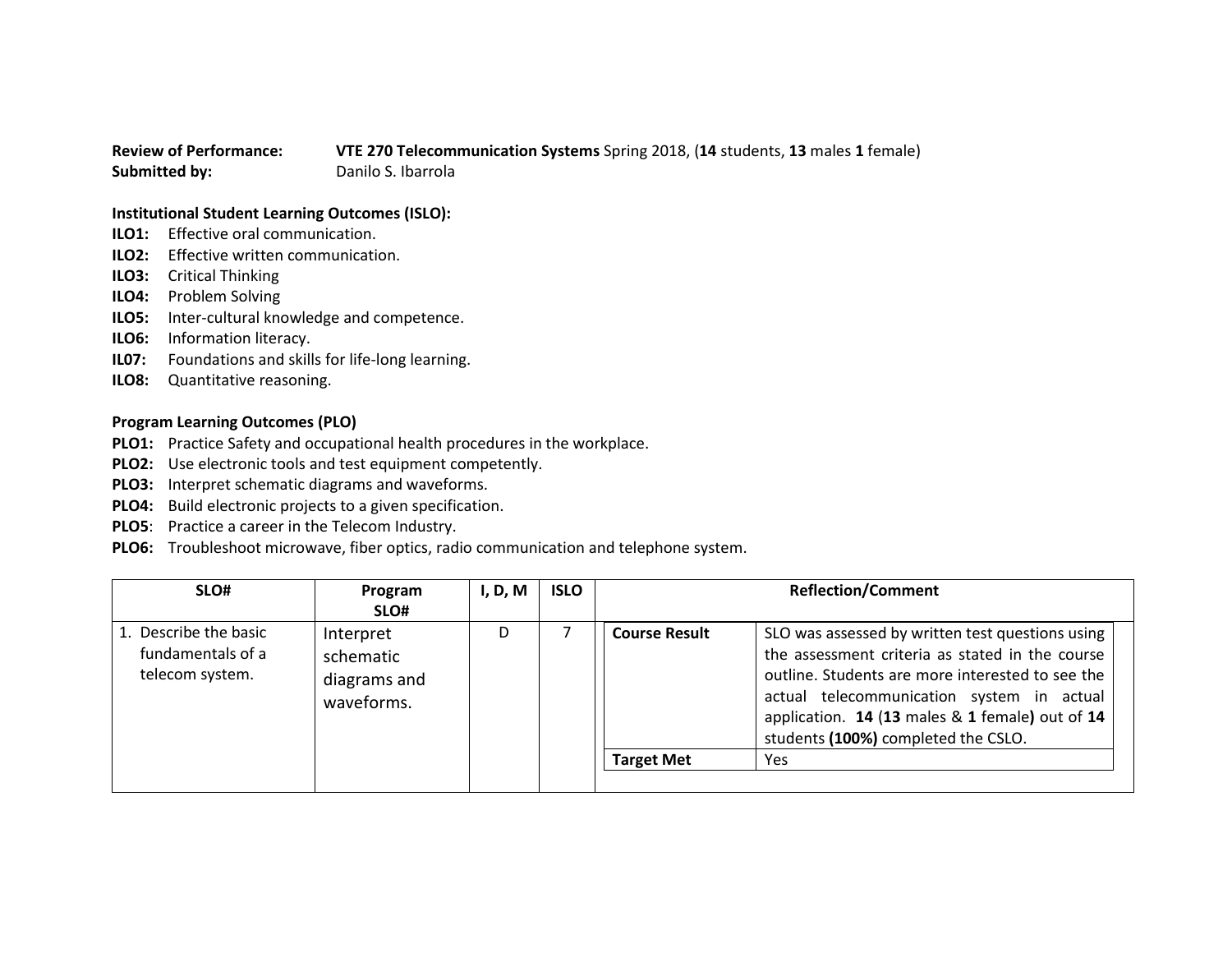|                                                                                                                        |                                                      |   |                | reach mastery level performance. | Students need more time in hands-on and other practical procedure to                                                                                                                                                                                                                                                                                    |
|------------------------------------------------------------------------------------------------------------------------|------------------------------------------------------|---|----------------|----------------------------------|---------------------------------------------------------------------------------------------------------------------------------------------------------------------------------------------------------------------------------------------------------------------------------------------------------------------------------------------------------|
| 2. Describe the various<br>types of connection links<br>used by industry for<br>telecommunication<br>system worldwide. | Interpret<br>schematic<br>diagrams and<br>waveforms. | D | $\overline{7}$ | <b>Course Result</b>             | SLO was assessed using hands-on experiment and<br>written test questions using the assessment<br>criteria as stated in the course outline. Students<br>are more interested when they saw and touch<br>actual<br>connection<br>link<br>the<br>used<br>in<br>telecommunication. 14 (13 males & 1 female)<br>out of 14 students (100%) completed the CSLO. |
|                                                                                                                        |                                                      |   |                | <b>Target Met</b>                | Yes                                                                                                                                                                                                                                                                                                                                                     |
|                                                                                                                        |                                                      |   |                | reach mastery level performance. | Students need more time in hands-on and other practical procedure to                                                                                                                                                                                                                                                                                    |
| 3. Describe the common<br>switching operations<br>found in the<br>telecommunications<br>industry.                      | Interpret<br>schematic<br>diagrams and<br>waveforms. | M | $\overline{7}$ | <b>Course Result</b>             | SLO was assessed using hands-on experiment and<br>written test questions using the assessment<br>criteria as stated in the course outline. 13 (12<br>males & 1 female) out of 14 students (92.86%)<br>completed the CSLO.                                                                                                                               |
|                                                                                                                        |                                                      |   |                | <b>Target Met</b>                | Yes                                                                                                                                                                                                                                                                                                                                                     |
|                                                                                                                        |                                                      |   |                | reach mastery level performance. | Students need more time in hands-on and other practical procedure to                                                                                                                                                                                                                                                                                    |
| 4. Describe the different                                                                                              | Interpret                                            | M | $\overline{7}$ | <b>Course Result</b>             | SLO was assessed by written test questions using                                                                                                                                                                                                                                                                                                        |
| types of broadcast                                                                                                     | schematic                                            |   |                |                                  | the assessment criteria as stated in the course                                                                                                                                                                                                                                                                                                         |
| systems commonly used<br>in industry and                                                                               | diagrams and                                         |   |                |                                  | outline. 14 (13 males & 1 female) out of 14<br>students (100%) completed the CSLO.                                                                                                                                                                                                                                                                      |
| government.                                                                                                            | waveforms.                                           |   |                | <b>Target Met</b>                | Yes                                                                                                                                                                                                                                                                                                                                                     |
|                                                                                                                        |                                                      |   |                |                                  |                                                                                                                                                                                                                                                                                                                                                         |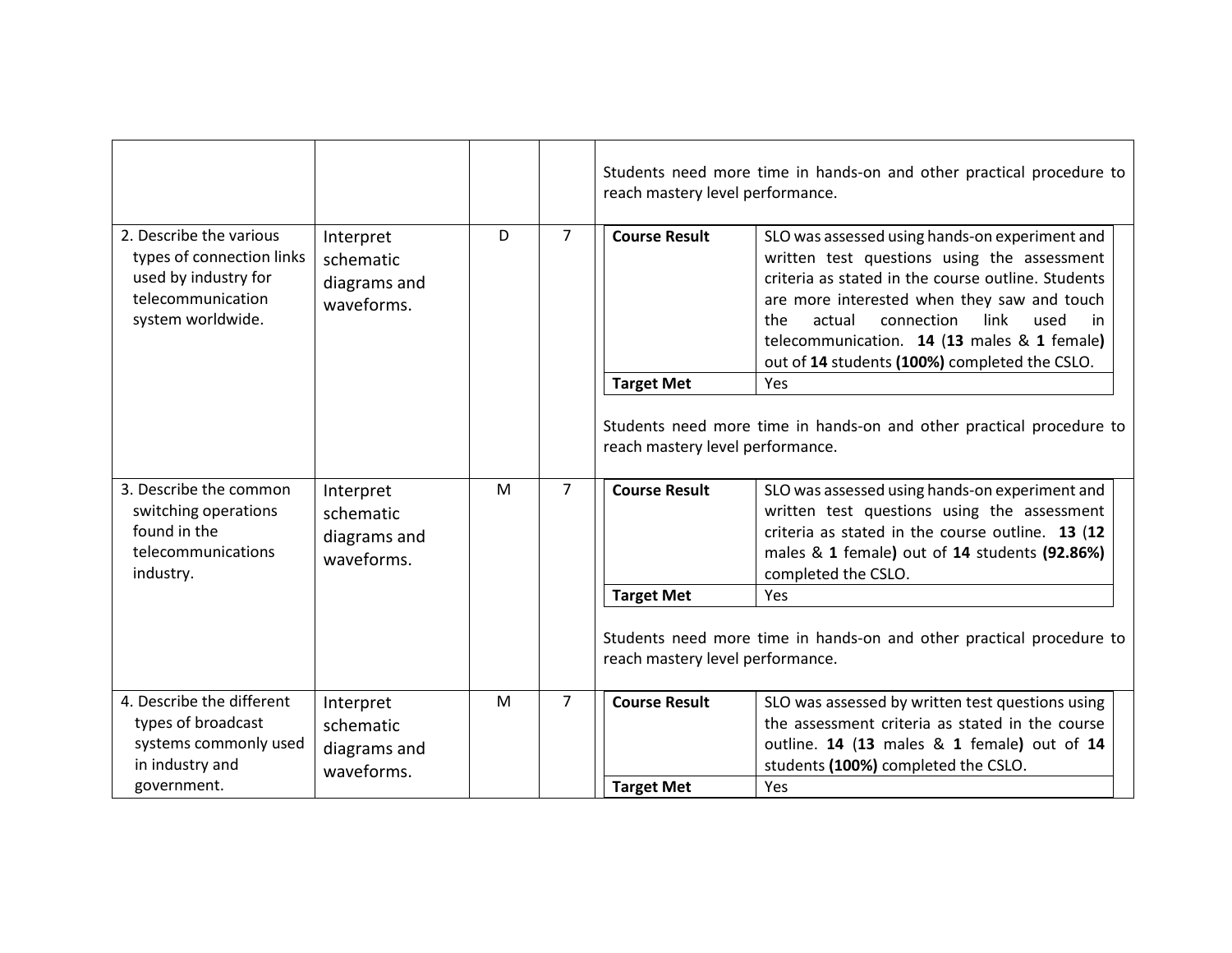|                                                                                                                  |                                                      |   |                | Students need more time in hands-on and other practical procedure to<br>reach mastery level performance. |                                                                                                                                                                                                                                                                                                                              |
|------------------------------------------------------------------------------------------------------------------|------------------------------------------------------|---|----------------|----------------------------------------------------------------------------------------------------------|------------------------------------------------------------------------------------------------------------------------------------------------------------------------------------------------------------------------------------------------------------------------------------------------------------------------------|
| 5. Define spread<br>spectrum modulation<br>and describe its general<br>purpose and its<br>application.           | Interpret<br>schematic<br>diagrams and<br>waveforms. | M | $\overline{7}$ | <b>Course Result</b>                                                                                     | SLO was assessed using hands-on experiment and<br>written test questions using the assessment<br>criteria as stated in the course outline. Students<br>were able to describe how multiple signals can be<br>sent in one communication medium. 13 (12<br>males & 1 female) out of 14 students (92.86%)<br>completed the CSLO. |
|                                                                                                                  |                                                      |   |                | <b>Target Met</b>                                                                                        | Yes                                                                                                                                                                                                                                                                                                                          |
|                                                                                                                  |                                                      |   |                | reach mastery level performance.                                                                         | Students need more time in hands-on and other practical procedure to                                                                                                                                                                                                                                                         |
| 6. Describe the basic<br>operating principles of<br>wired, wireless<br>computer network and<br>satellite system. | Interpret<br>schematic<br>diagrams and<br>waveforms. | M | $\overline{7}$ | <b>Course Result</b>                                                                                     | SLO was assessed using hands-on experiment and<br>written test questions using the assessment<br>criteria as stated in the course outline. Students<br>understood the different topology and hardware<br>in computer and communication network. 14 (13<br>males & 1 female) out of 14 students (100%)<br>completed the CSLO. |
|                                                                                                                  |                                                      |   |                | <b>Target Met</b>                                                                                        | <b>Yes</b>                                                                                                                                                                                                                                                                                                                   |
|                                                                                                                  |                                                      |   |                | reach mastery level performance.                                                                         | Students need more time in hands-on and other practical procedure to                                                                                                                                                                                                                                                         |